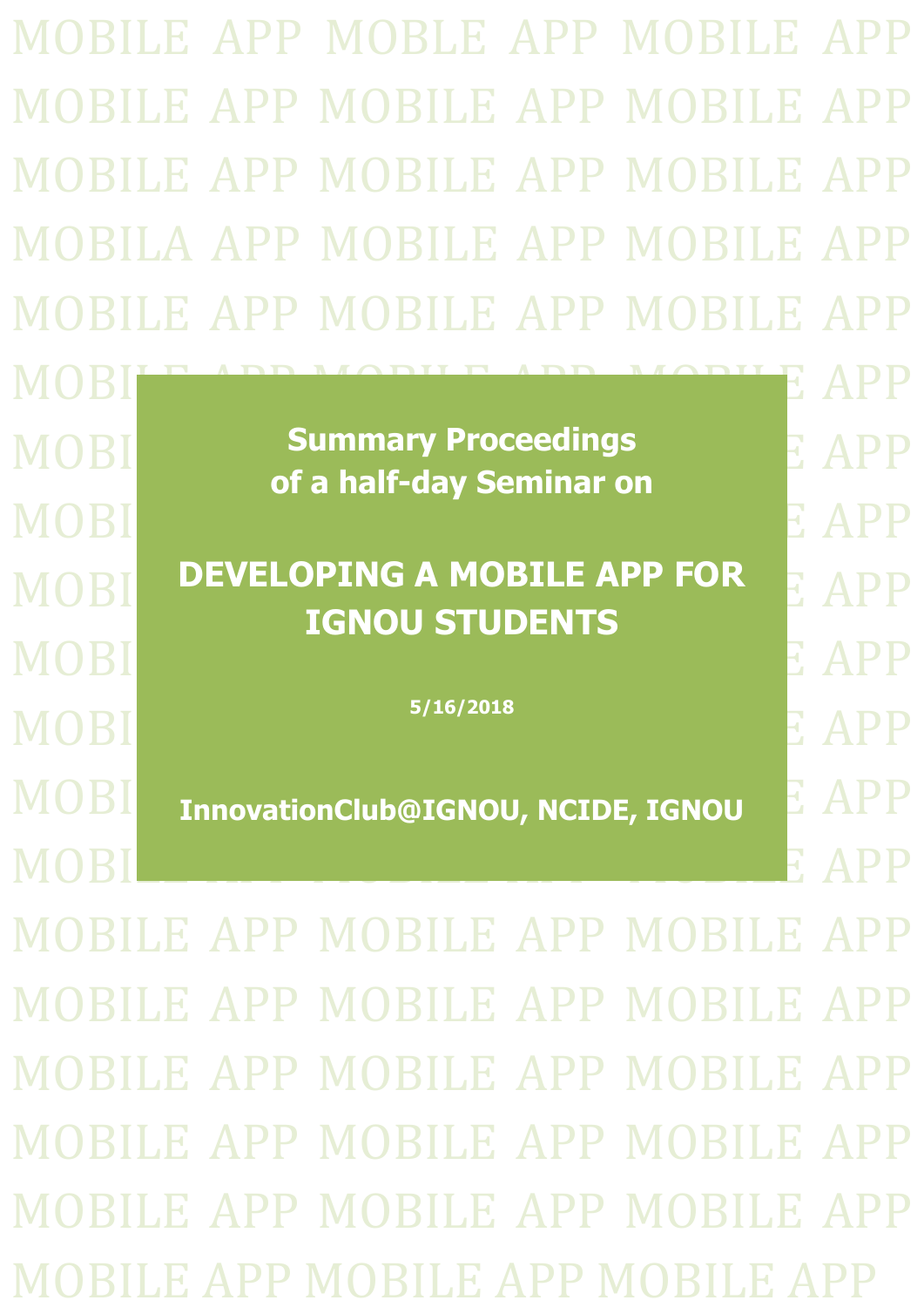Summary Proceedings of

Half Day Seminar on Developing a Mobile App for IGNOU Students

Held on 16 May 2018, IGNOU, Maidan Garhi, New Delhi

Under the aegis of the InnovationClub@IGNOU, National Centre for Innovation in Distance Education (NCIDE), IGNOU

Written by:

Dr. Moumita Das, Assistant Director, NCIDE, IGNOU Dr. Neerja Sood, Assistant Professor, SOHS, IGNOU

Secretarial Assistance:

Mr. Pawan, Kumar, NCIDE Mr. Praveen Chauhan, NCIDE

© Indira Gandhi National Open University, 2018.

Published on behalf of Indira Gandhi National Open University, New Delhi by the Director, National Centre for Innovation in Distance Education (NCIDE).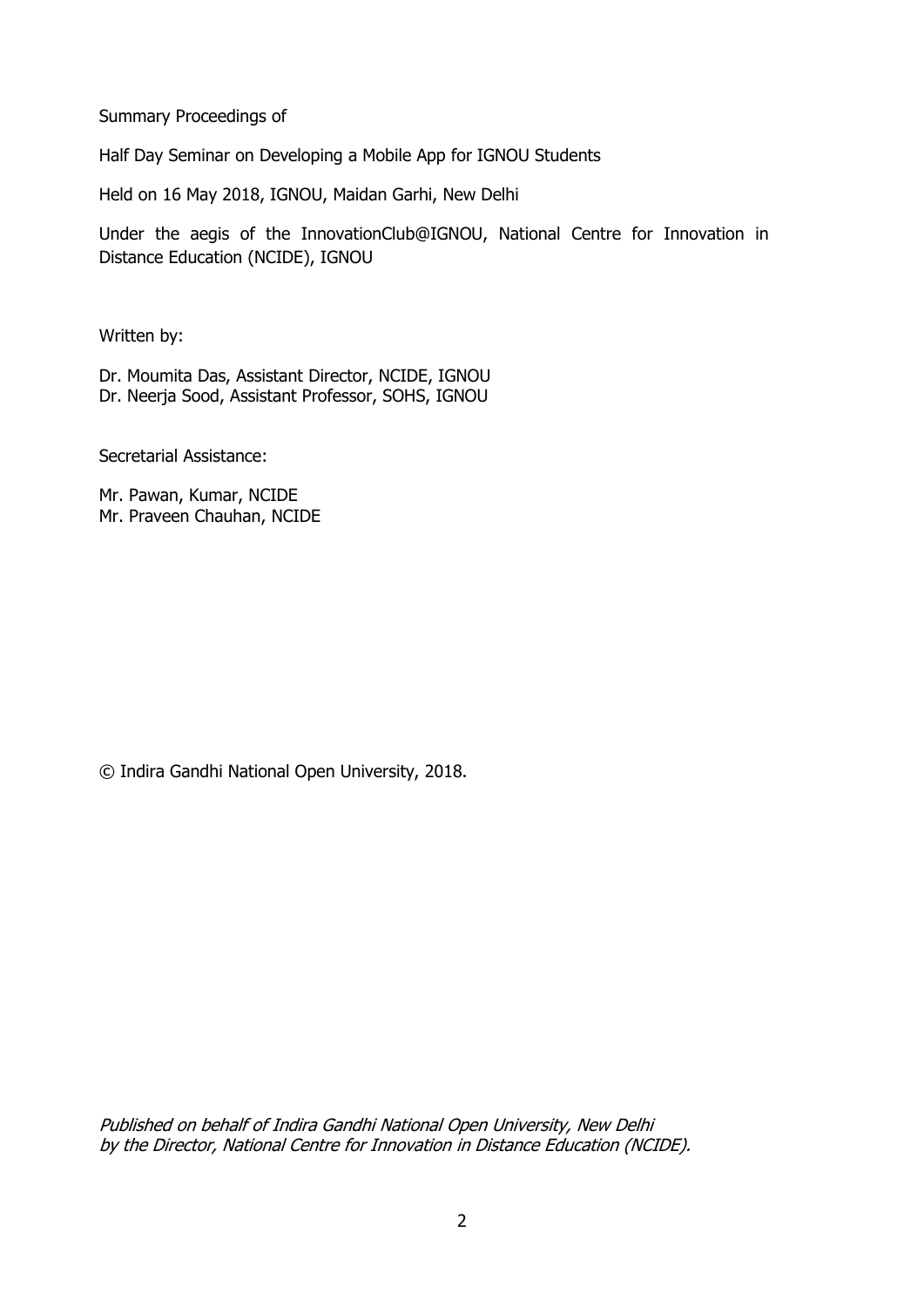# **Contents**

| 1. | Background                           |          |
|----|--------------------------------------|----------|
| 2. | Objectives                           | 4        |
| 3. | Overview                             | 4        |
| 4. | <b>Presentations and Discussions</b> | $5 - 11$ |
| 5. | Recommendations                      | 11       |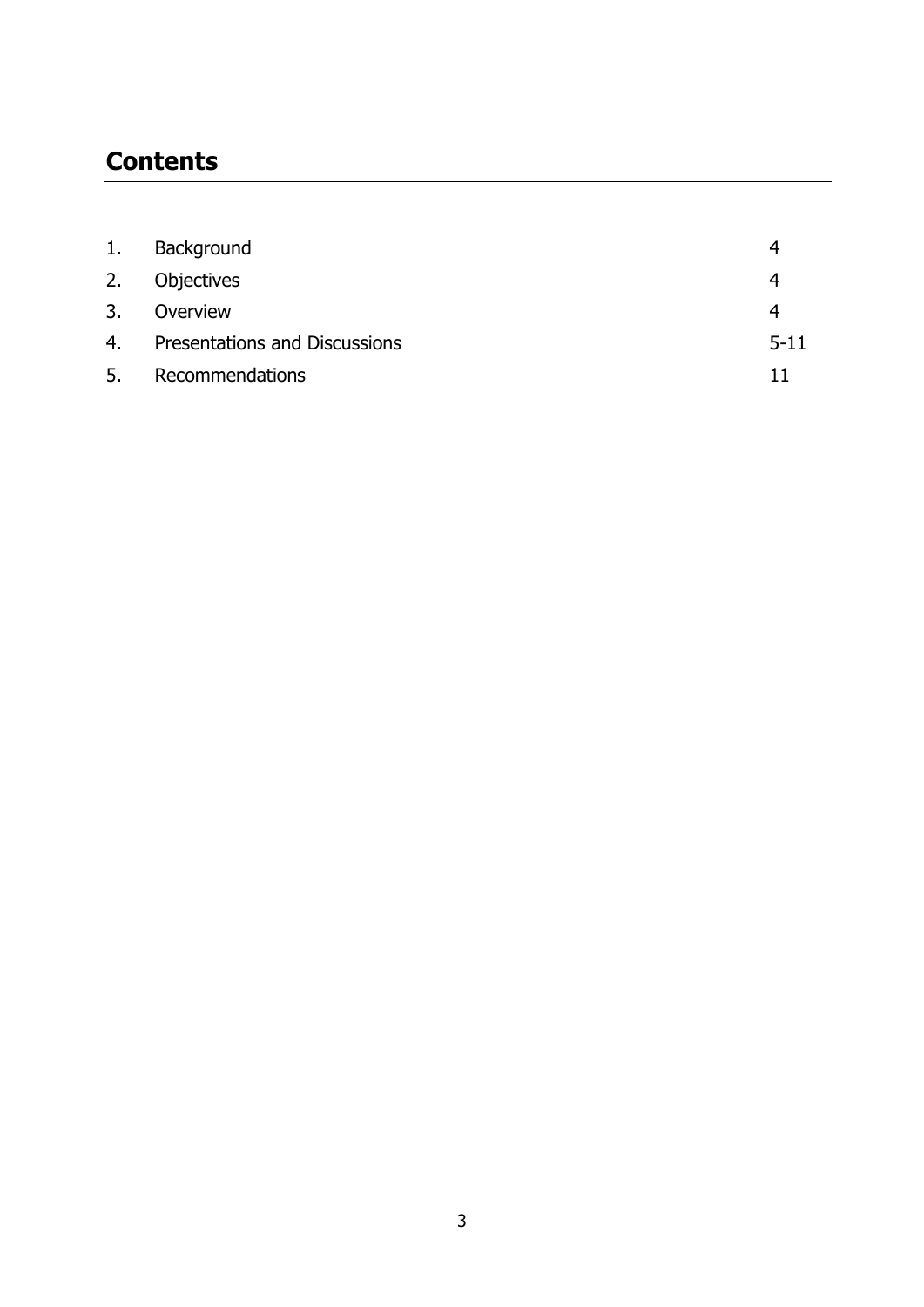# **BACKGROUND**

The main aim of NCIDE is to promote and facilitate innovations by the stakeholders of the Open and Distance Learning (ODL) system. The student innovators of IGNOU are being specially encouraged at present by the Centre though intellectual and technological facilitation. The InnovationClub@NCIDE is a forum to brainstorm and discuss on the possibilities of scaling up such innovations. The ideas and suggestions generated in the discussion are expected to increase the feasibility of the adaptation of these innovations by the ODL system. Mr. Shekhar Roy is an IGNOU student innovator. He is pursuing Master of Computer Application (MCA) (Enrolment no : 137886284) from the School of Computer and Information Sciences (SOCIS). He has developed a handy and feature-packed android based mobile application (app) named "IGNOU Mate: Your IGNOU Guide", which provides a precise, personalized and simplified realtime information to the IGNOU students. It has been made available in the Google Play Store and it has been used by more than 1,00,000 students.

This half day Seminar was expected to serve as a forum for sharing of experiences and exploring the usefulness of mobile apps. It was expected to generate the necessary information on the part of stakeholders to develop a useful and cost-effective mobile app for the IGNOU learners.

# **OBJECTIVES**

The objectives of the seminar were to :

- explore the usefulness of the features of this innovation, IGNOU Mate, for the students of IGNOU.
- work out the feasibility of scaling up and adaptation of this innovation for providing quality learner support at IGNOU.

## **OVERVIEW**

The half-day Seminar deliberated on the two main themes of (i) evaluating the IGNOU Mate app and (ii) exploring the possibility of designing an app for IGNOU students. The event brought together about 30 teachers and academics of IGNOU who deliberated on the different issues of the seminar themes. The event also saw the participation of about ten research scholars, one of whom was a speaker in the seminar. There were other experts drawn from the IGNOU teachers and academics who made their presentations as follows:

#### **Speakers**

- 1. Prof. Manoj Kulshrestha, Director, NCIDE, IGNOU
- 2. Dr. Bini Toms, Director, Student Service Centre, IGNOU
- 3. Dr. V. V. Subrahmanyam, Director, SOCIS
- 4. Dr. P. V. Suresh, Associate Professor, SOCIS, IGNOU
- 5. Ms. Nisha Rani, Ph D Scholar, SOCIS, IGNOU

#### **Seminar Coordinator**

Dr. Moumita Das, Assistant Director, NCIDE.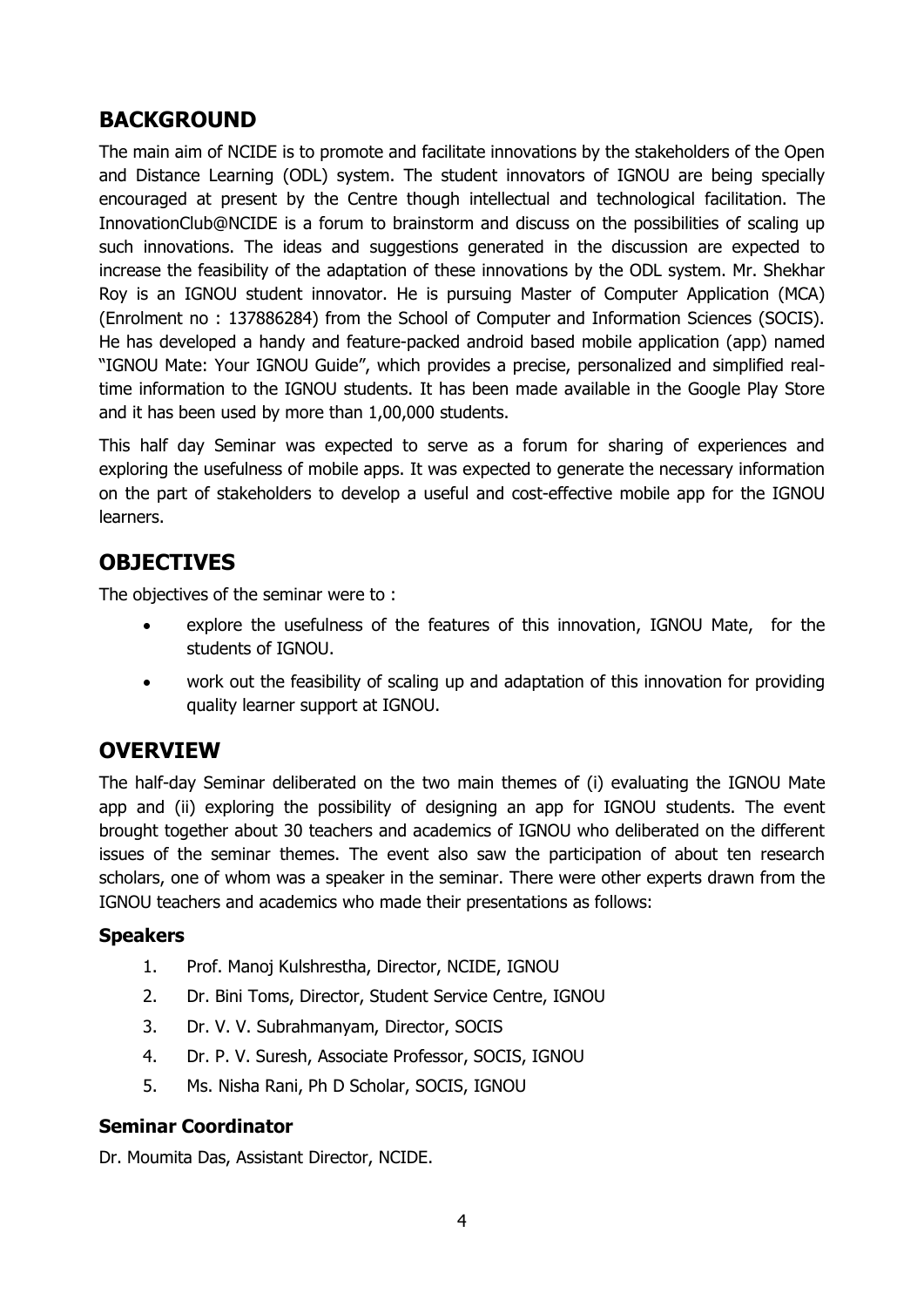

#### **Presentation and Discussions**

Welcoming the participants to the Seminar, **Dr. Moumita Das** presented the background of the Seminar. She said that NCIDE had in-house discussions to develop mobile app for IGNOU students and for this activity it was decided to involve IGNOU students and innovation club members. In 2016, an SOCIS student Shekhar Roy, submitted his paper for Gold Medal for Innovations, but at that time there was no provision for Gold Medal entry for students. Professor Manoj Kulshrestha, Director, NCIDE suggested involving Shekhar Roy in this seminar to present his work. However, due to some urgent work he was not able to attend and present his work in the seminar. She emphasized that Seminar was aimed to explore the possibilities of developing an official app for IGNOU and the feasibility and scalability and adoption of the app developed by Shekhar Roy.

She presented a background to put the topic of the seminar in perspective. She gave a brief overview of the mobile apps being used by the national and international universities. The Stanford Mobile Inquiry Learning Environment app, the Thrive app of Harvard University and the NOUN-Mobile APK of National Open University Nigeria were some of the examples she cited. At the national level, the State Open Universities have also developed mobile apps for their learners, and she cited the apps such as the OSOU app of Odhisha State Open University, Smart KKHSOU of Krishna Kanta Handiqui Open University and e-suvidha app of Yashwant Rao Chavan Maharashtra Open University. She also enumerated the various student support services provided through these apps.

She emphasized that the mobile apps are much needed at IGNOU to facilitate its learners. Many faculty members of IGNOU have carried out research studies on mobile-based educational services wherein they have suggested the key areas of intervention based on their findings. These research studies could provide a data driven basis for development of appropriate mobile apps for IGNOU learners. She also mentioned that there are many free mobile appmakers available online, such as appypie, appmakr, appsbar, mobincube, buildfire, and the MIT appinventor, that could be customised to develop specific educational apps for IGNOU. Thereafter she invited Prof. Manoj Kulshrestha to chair the session.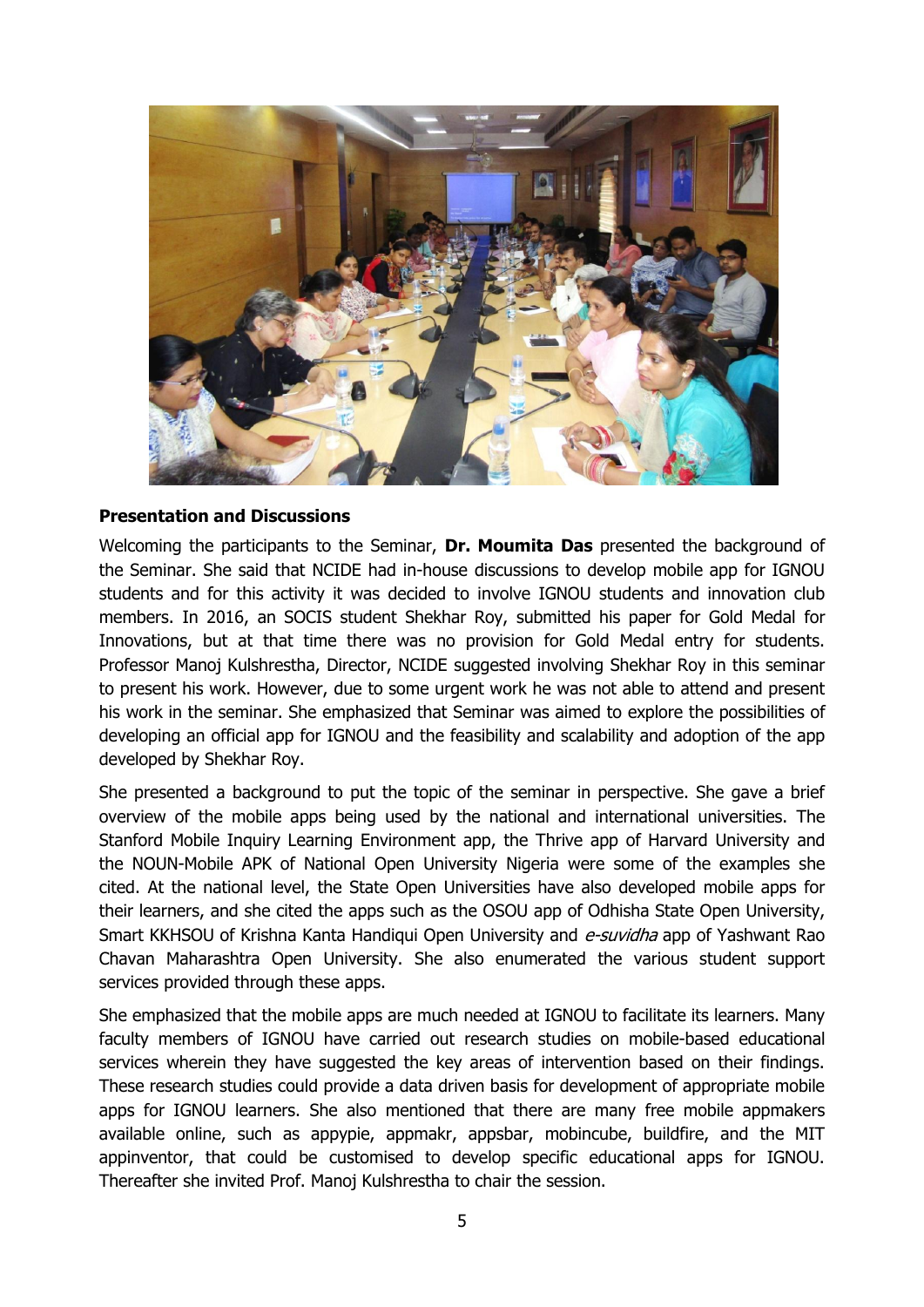#### **Prof. Manoj Kulshrestha**

thanked Dr. Moumita Das for giving an overview of use of mobile app world over and in India especially in 3 state open universities. In his introductory remarks, he presented the genesis and objectives of the half-day seminar. He emphasized that nowadays mobile devices have become an essential part of our lives. With a rise in smartphone ownership globally, India will have the second highest number of



smartphone users, 530 million, in 2018, just behind China with estimated 1.3 billion users in 2018. The US will be a distant third, with 229 million users. According to a new study by USbased media agency Zenith, smartphone ownership globally will continue to expand in 2018. Needless to say, the IGNOU students are also not exempted from falling in this bracket.

Mobile technology, such as mobile apps could be a very useful tool for establishing quick communications and social engagement with the distance learners and indeed many Universities and institutions are already doing so. As per the informed estimate, the number of available apps in the Google Play Store was most recently placed at 3.5 million apps in December 2017, after surpassing one million apps in July 2013.

The NCIDE is working towards the use of new and emerging technologies for the benefit of the learners and strongly believes that mobile technology can be developed for the facilitation of IGNOU learners. The Centre aims to identify innovative technology in the ODL system for adaptation after a feasibility study. It has also been encouraging student innovators of IGNOU. In this context, NCIDE has identified the student innovator, Shekhar Roy who has developed a mobile App IGNOU Mate for the benefit of IGNOU students. There is a need to explore this product for its adaptation by IGNOU. The suggestions by different stakeholders might be needed to improve it further before its presentation before authorities for formal adaptation. He requested the participants to give their valuable inputs as an important stakeholder of the system and app is the need of the day, as it is handy and accessible.

**Dr. Bini Toms** informed that the staff of the Student Service Centre (SSC) is using IGNOU Mate for providing student support. She, therefore, requested Director NCIDE to invite Mr. Anuj and Mr. Sandeep from the SSC to brief the present participants about the app. As per the request of the Director, NCIDE, Mr. Anuj and Mr. Sandeep, staff participants of SSC gave a brief



overview of the features of IGNOU Mate. They informed that IGNOU Mate has a rating of 4.5 stars and is available at Google Play Store, which can be downloaded on the mobile.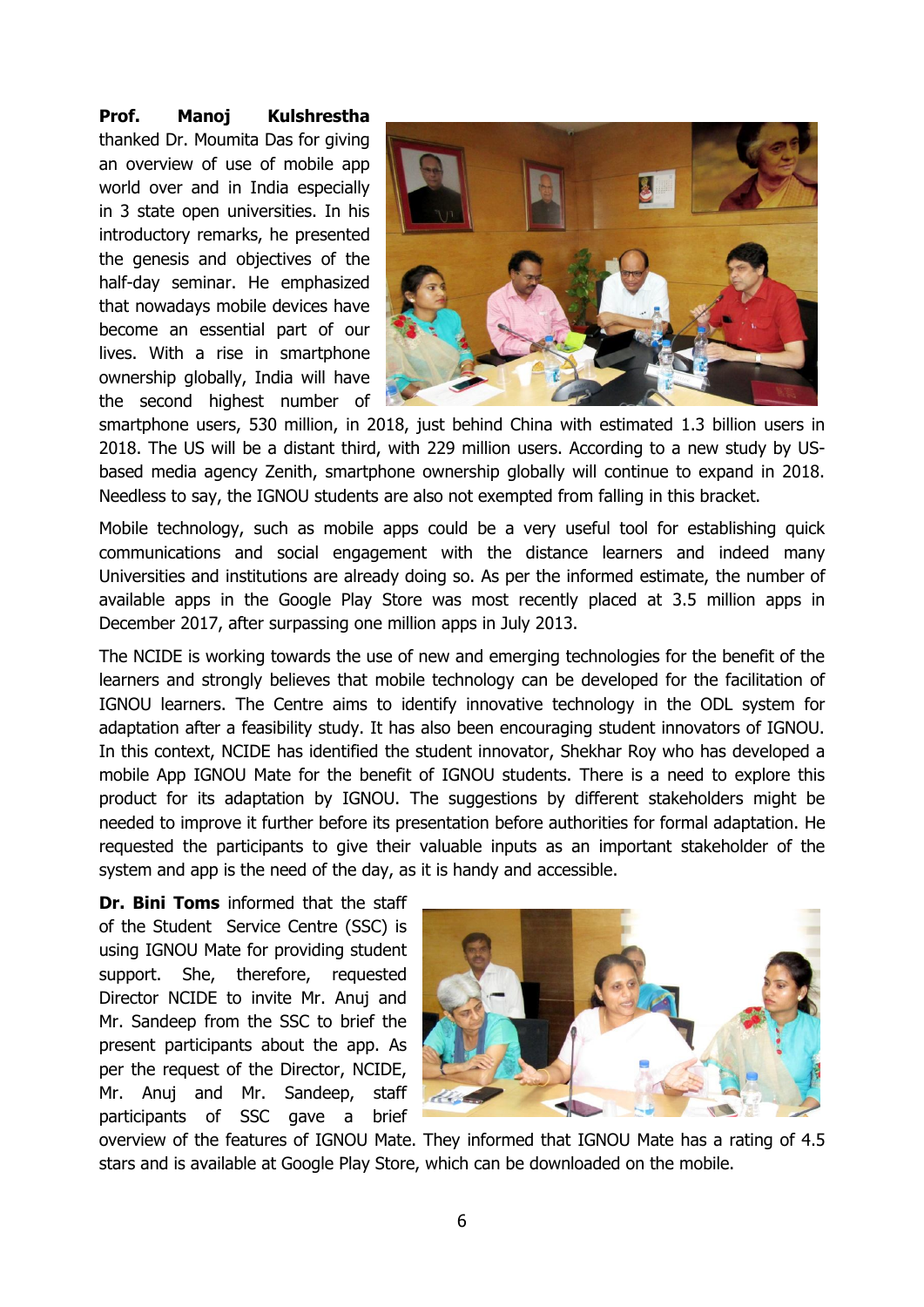Most of the students enrolled in IGNOU have problems related to courses, registration, grade card, etc. This app effectively tries to help the students to solve these issues by coordinating with the SSC staff. They informed that the SSC came to know about this app through such students only and therefore they are also using this app to provide student support. A student can download the app, register with his/her enrolment number and click on their course, or use the guest log in option as shown below.

| $\mathbb{Q}$ $\cdots$<br>$\widehat{\mathcal{F}}$ : "al, "al, $\blacksquare$ + 14:08                                                                                     | $\square \bigcirc \cdots$   | $\widehat{\mathbb{R}}$ all $\ln \frac{1}{2}$ $\frac{1}{2}$ + 14:08 |
|-------------------------------------------------------------------------------------------------------------------------------------------------------------------------|-----------------------------|--------------------------------------------------------------------|
|                                                                                                                                                                         | <b>IGNOU Mate</b><br>≡      | $\alpha$<br>$\ddot{\phantom{a}}$                                   |
| <b>IGNOU MATE</b>                                                                                                                                                       | 前面前<br>Ignou Home           | <b>Online Admission</b>                                            |
| Enter enrollment num                                                                                                                                                    |                             |                                                                    |
| --Select Course--                                                                                                                                                       | <b>Registration Detail</b>  | <b>Submission Status</b>                                           |
| <b>LOG IN</b>                                                                                                                                                           | <b>Grade Card</b>           | <b>RC</b> Helpline                                                 |
| Skip Login (use as guest) >><br><b>GURUGRAM'S NEW EPICENTRE FOR RETAIL FAR, OFFICE</b><br><b>ORNER WALK C 8010 356356</b> Sector 74, Golf Course Road Ext.<br>Know More | <b>Assignment Questions</b> | <b>Previous Year Questions</b>                                     |

 **Figure 1 : The Log in Screen of IGNOU MATE Figure 2 : The Menu Screen of IGNOU MATE**

As shown in Figure 1, the student can click the IGNOU Home icon and reach the IGNOU homepage link www.ignou.ac.in; this provides a comprehensive platform for the student to find relevant information at one place. They said queries of students are re-directed to the SSC and they reply to these queries at SSC. They also mentioned that size of the app is 2MB as the app uses only links of the information present in the IGNOU website. They suggested if this app can be further developed as per IGNOU needs it will be very helpful and accessible to students. They circulated the app on their mobile so that participants can view the features.

After their presentation the house was open for discussion.

**Dr. P. V. Suresh** observed that IGNOU Mate is a student friendly, light app and can run on android mobile phones; in addition it is important to develop it for iOS based mobile users and also for Windows based phones. An IGNOU app will be very useful for students and teachers as information is linked to IGNOU website. He also emphasized that as Shekhar Roy is a student of SOCIS, the school can speak to him for further use of app by IGNOU. He can be given recognition in the form of certificate and some award money. He emphasized the need to follow guidelines given under UGC, ODL Regulations 2017 for the use of ICT.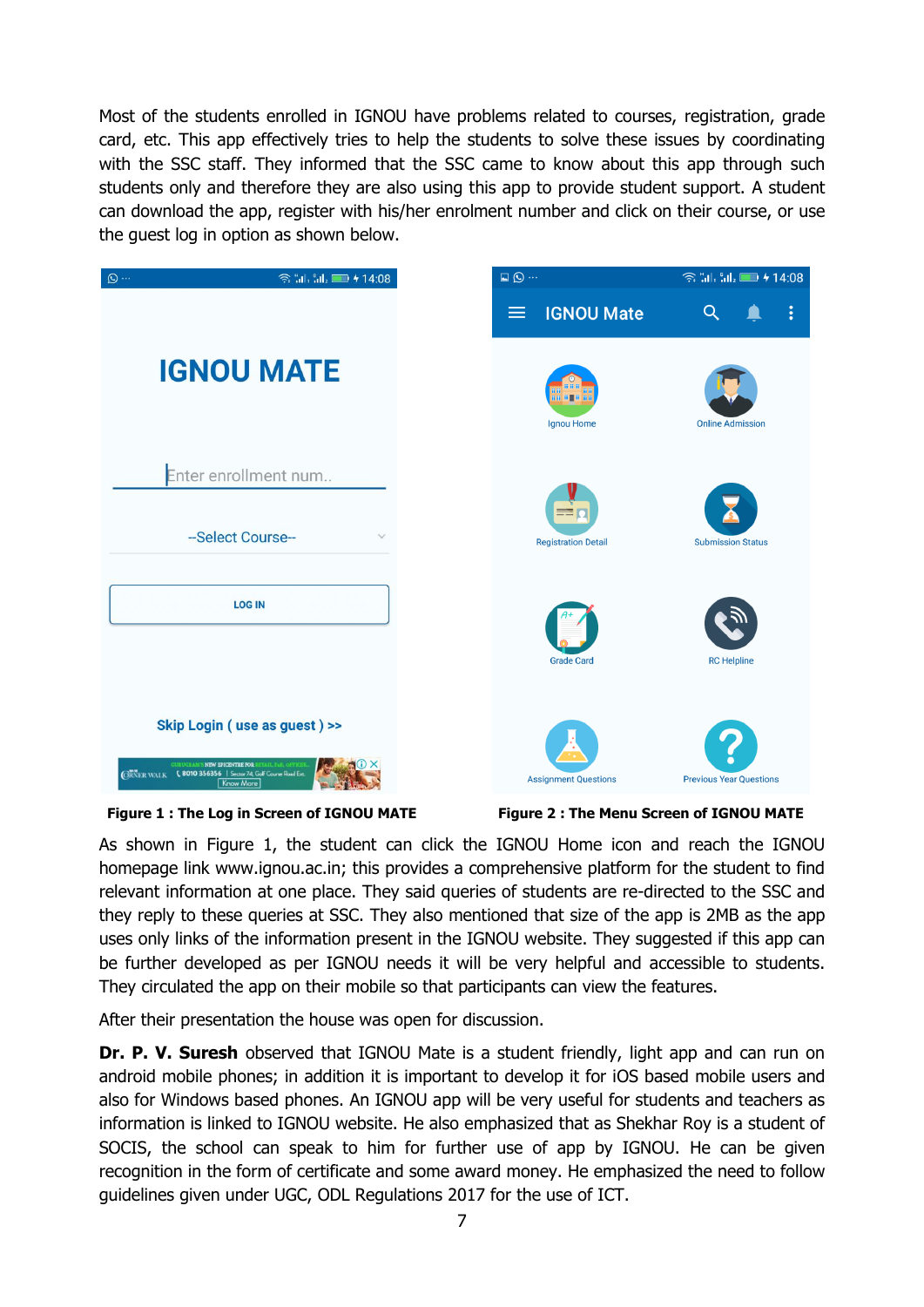

**Dr. Bini Toms** informed that 40 per cent of students are from villages and they find it difficult to apply online and pay their fees online. This is because they have to pay money to cyber café to pay online and in case of refund it goes in account of the person who manages the cyber café, as the credit card used for online transaction is in the name of that person. If an app is developed and a payment portal is in place it may help the students.

**Prof. Manoj Kulshrestha** emphasized that if an IGNOU official app is made available then the problems of the students could be reduced. Small-sized apps, such as IGNOU Mate of 2 MB are manageable, and now with the mobile service provider Jio offering almost unlimited connectivity, it will be easy for students to use such an app. At present there is no gateway available for payment though IGNOU Mate. However, with added security features it will be very helpful for the students.

**Dr. V. V. Subrahmanyam** presented a talk on "IGNOUMZONE". He provided an overview of the different mobile apps being used in education world over and in India, highlighted the benefits of mobile app, and enumerated the technical details of the apps. He proposed a plan for developing mobile apps in a phased manner for IGNOU.

Phase I – Information Functionalities: He proposed that in the first phase, the IGNOU



Mate app interface with app icons can be used and linked with website.

Phase II - Learner Support Functionalities: Database activities, log in password facilities and dashboard for interaction to be provided.

Phase III- Streaming Functionalities: Gyandhara, YouTube, Live events, Online classes, blogs, chats, apps for Regional Centers and Study Centers etc., can be integrated.

He also emphasized that the information can be provided in groups, and links can be provided for easy use. Push notifications will encourage students to go through the messages. Keeping the app light will make it work fast. A database is required for app maintenance and therefore the Computer Division should be taken into the team.

After above presentation the house was open for discussion.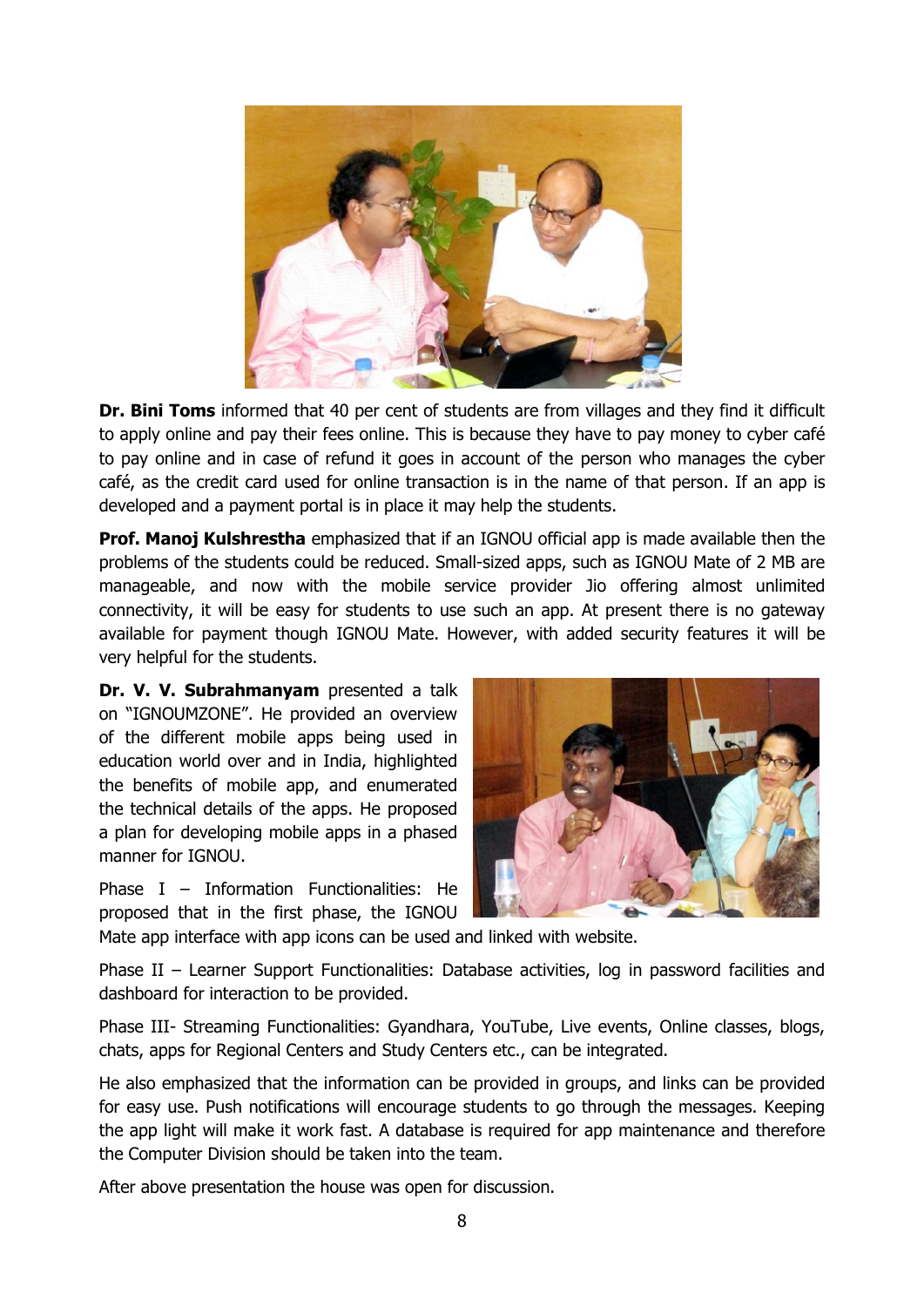The participants emphasized that as per the IPR policy IGNOU Mate should be placed at IGNOU Website as an official IGNOU app. Security of the databases are needed to be taken care of. The participants agreed that app development should start from Phase I as presented by Dr. V. V. Subrahmanyam.

**Dr. Bini Toms** emphasized that since IGNOU Mate is already available and is being used by about a lakh students, it can be further developed and adapted by IGNOU.

**Prof. Lalita Kumar** and **Prof. Shubha Gokhale** emphasized that information at IGNOU website should be updated and all participants agreed. Students have many queries and face problems. Therefore a chat feature in the app will help to solve the students' problems.

**Dr. Shivaji Bhaskar** emphasized that a website and an app have different functions. It is better to conduct a pilot study of an app with some schools with certificate programmes. This will help in identifying the crucial features related to the usability and effectiveness of the app, the challenges faced by students in using the app, and their solutions, which will be very helpful.

**Dr. Oum Prakash Sharma** insisted that IGNOU should have its own app with a consultant appointed at NCIDE to develop the app.

After deliberations, the participants expressed that the existing IGNOU Mate can be developed further.

The views of the PhD students from the School of Health Sciences (SOHS) present in the Seminar were also invited, who opined that apps are needed for the research scholars of IGNOU.

**Mrs. Nisha Rani** Ph D student of SOCIS presented her views on the development of apps for IGNOU. She highlighted that there were many features that could be built in the apps to help the teachers develop their own content. This would be highly beneficial for the students.

Most of the participants felt that a team should be constituted for this work involving NCIDE, Computer Division, SOCIS, SSC, Regional Centres etc., and work simultaneously on updating the information at website and developing the IGNOU Mate app. A competition can be organized among the IGNOU students to develop apps, which can be evaluated and awarded. In case Shekhar Roy agrees to handover the IGNOU Mate app to IGNOU, he should be awarded or given recognition. In case he is not willing to handover, a legal opinion can be sought.

**Prof. S. B. Arora, Vice Chancellor, IGNOU** emphasized that IGNOU students should be encouraged to be involved in the development of app and a competition can be organized. He agreed to the proposal of the participants to constitute a team and work in a phased manner to develop an IGNOU App, which should be hosted at IGNOU Website, and the Computer Division should be involved. The team should make a road map and

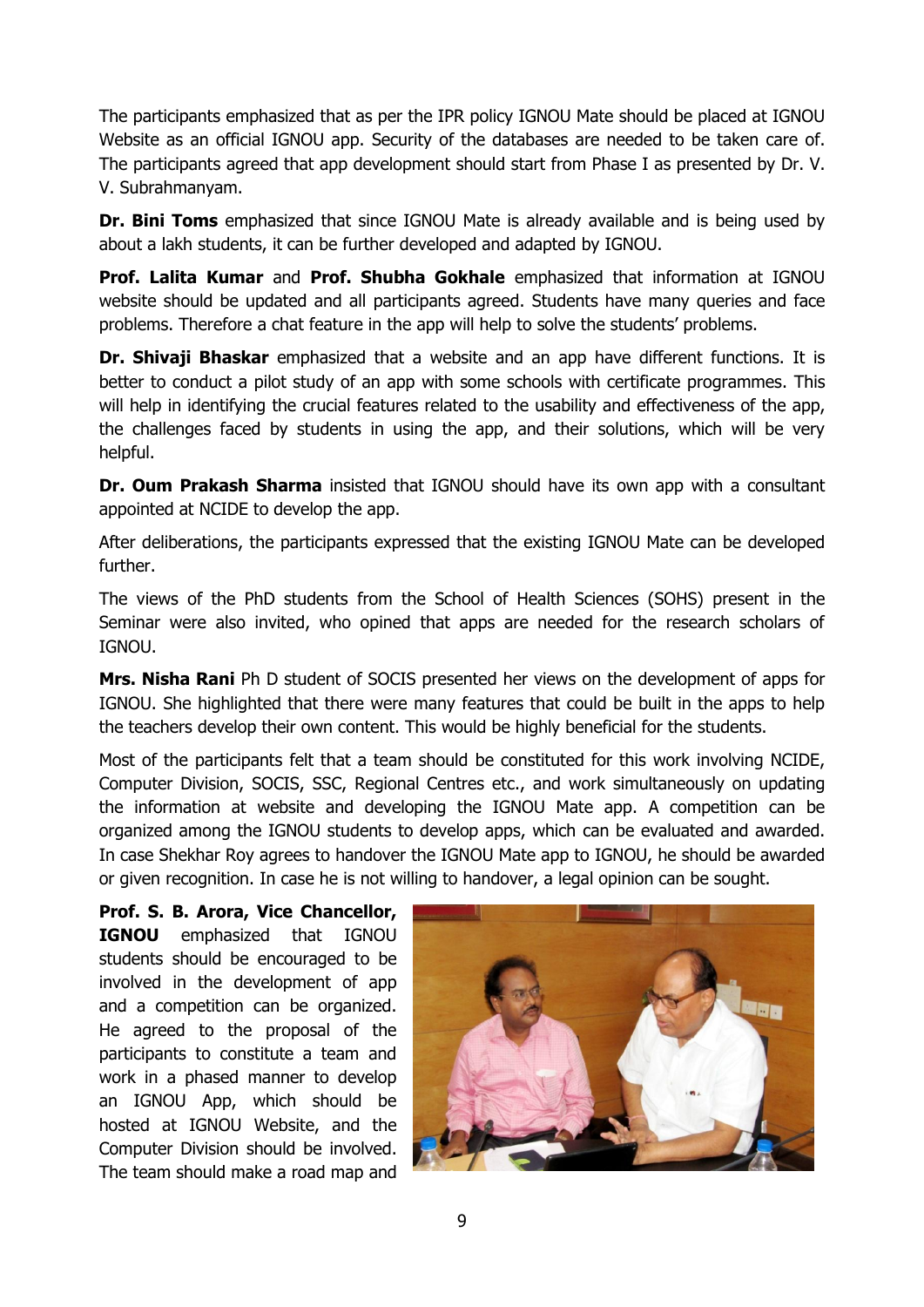a time line to complete all the phases and activities of designing, developing and implementing the IGNOU app.

Prof. Arora wished to be included as a member of the InnovationClub@IGNOU.

Prof. Kulshrestha apprised Prof. Arora that several InnovationClubs@RCs have been set up across India. Prof. Arora suggested that during the web-meetings with the RCs the Director, NCIDE may be present for discussion.



## **RECOMMENDATIONS**

- 1. IGNOU needs have an official app hosted at IGNOU website.
- 2. IGNOU Mate will be further developed in phased manner. Phase-I to be initiated.
- 3. SOCIS in consultation with NCIDE, will invite the student, Mr. Shekhar Roy and speak to handover app to IGNOU.
- 4. Team should be constituted at IGNOU to work on it in mission mode.
- 5. NCIDE should take lead while taking cooperation with other concerned units like SOCIS and CD etc. in developing the App.
- 6. NCIDE should hold meeting with Computer Division (CD) for sharing data and updating website.
- 7. NCIDE will initiate the concept paper on this for the in-principle approval of the competent authority.
- 8. An App Development Competition can be organized at IGNOU HQs and Regional Canters along with the involvement of students for developing an App.
- 9. It was decided to organize next seminar on Use of ICT for the Online Programmes as per UGC Online Regulations, 2018 at earliest.